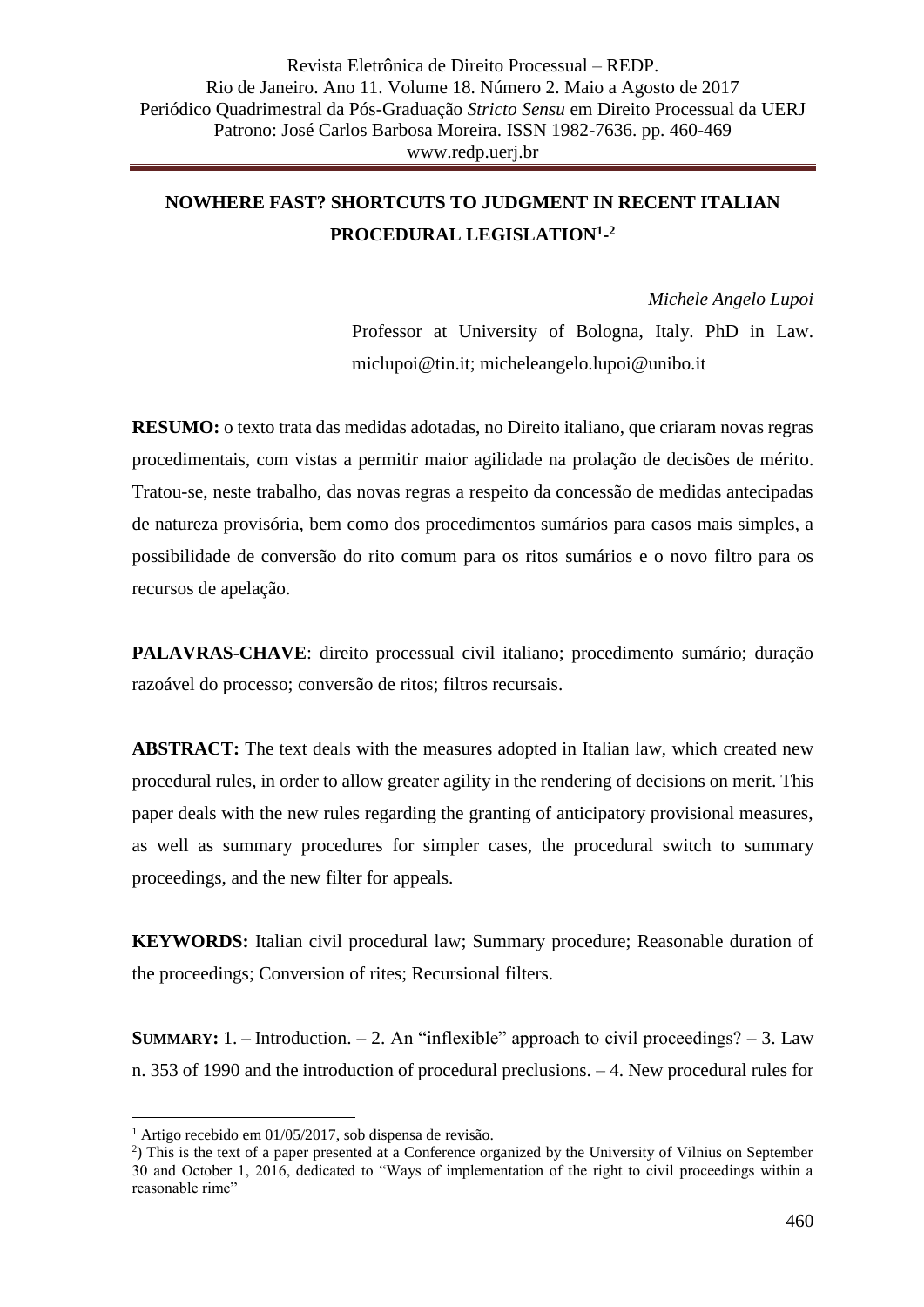anticipatory provisional measures.  $-5$ . Summary proceedings for "simples" cases.  $-6$ . The procedural switch to summary proceedings.  $-7$ . A new filter to the appeals.  $-8$ . Final remarks.

1. - For a long time The Italian system of civil justice has been troubled by "time".

I will now state the obvious (and with a very sad heart): Italian proceedings of all sorts tend to be longer than proceedings in other developed countries and they do not comply with the reasonable delay standard set by art. 6 of the ECHR and by art. 111 of the Italian Constitution  $(^3)$ .

They are simply too long, unacceptably long.

**.** 

There are several causes for this situation and it is beyond the scope of this presentation to analyse them. There are also several ways to try to solve it, as the papers presented at this conference clearly show. For example, this morning, we have heard many presentations dealing with the organization of the courts or with the development of e-proceedings  $(4)$ . In Italy, by contrast, so far, the legislator appears to be mostly relying on a "procedural approach", on the assumption that proceedings may be made faster and more efficient by changing the rules that govern their development.

In order to tackle this dramatic situation, many (more or less extensive) reforms have been enacted in recent years by the Italian lawmaker, as concern both adjudicative jurisdiction and enforcement jurisdiction.

This paper, in fact, is centred on some procedural devices, which the Italian lawmaker enacted in the past few years in order to try to reduce the duration of civil proceedings. What I aim to present is by far not a complete list of procedural innovations in Italian legislation. It would simply be pointless. On the contrary, my intention is just to provide some meaningful examples of a more general trend in the development of the face of Italian civil justice.

<sup>3</sup> ) For a very recent assessment of the situation, see Caponi, The Performance of the Italian Civil Justice System: An Empirical Assessment, in The Italian law journal, 2016, n. 1, p. 15 ff.

<sup>4</sup> ) Incidentally, it has to be remarked, on a positive note, that electronic proceedings are now a well-defined and successful reality in Italy: as a matter of fact, most interactions between lawyers' and courts in civil litigation develop through the so called electronic "consolle". Moreover, the security standards applied by the Italian legislation with reference to e-proceedings are arguably higher than those commonly accepted in the European setting. So far, however, the development of e-justice does not seem to be accompanied by a shortening of civil proceedings.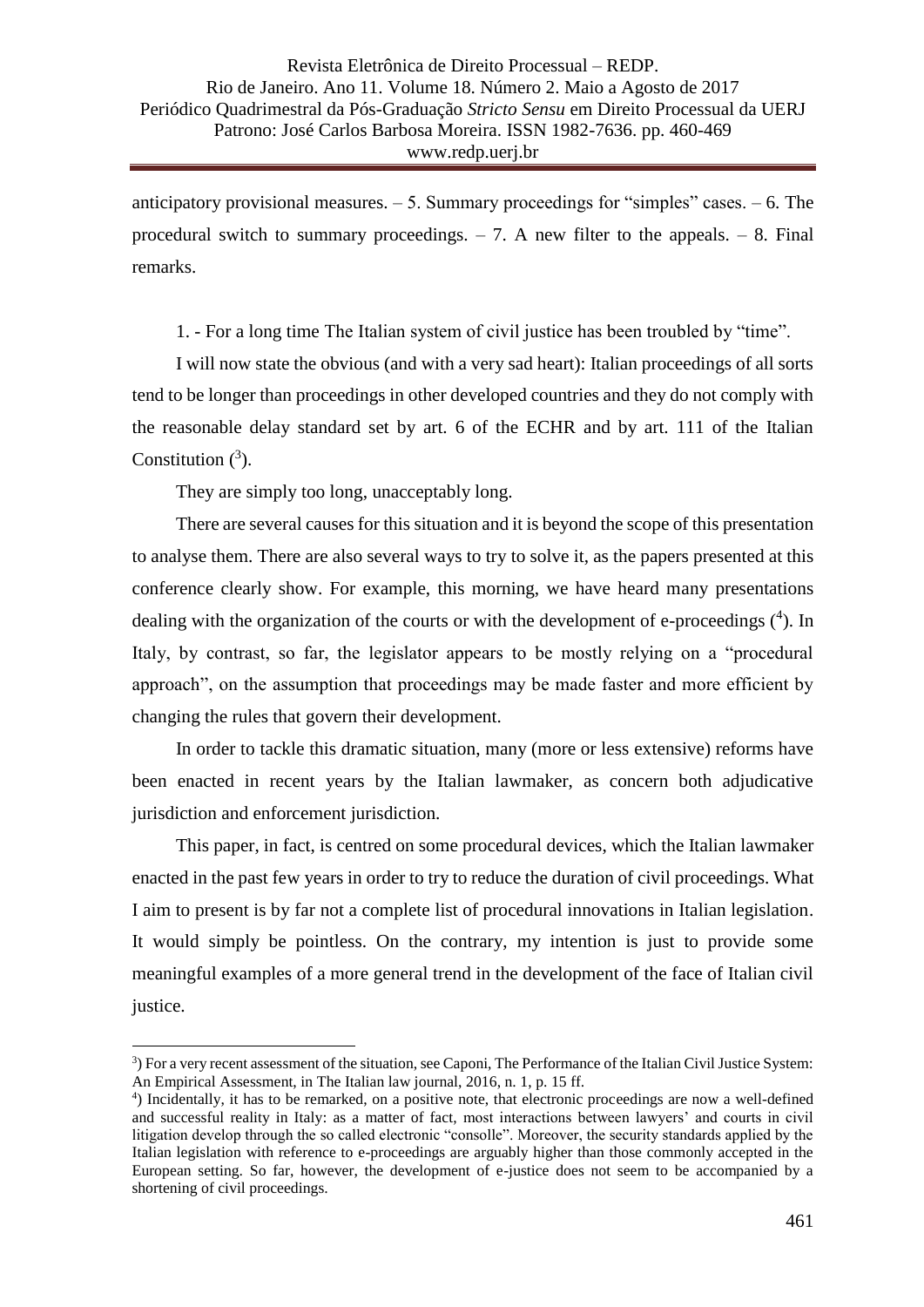Actually, the lawmaker appears to believe that the "procedural solution" will suffice to achieve the aim of shortening the duration of civil proceedings.

The experience with the new devices enacted over more than two decades, however, seems to tell another story: but this is something best left for my final remarks.

2. - As a preliminary remark, it must be pointed out that many Italian academics strongly believe that in order to comply with the fair process requirements set by the Constitution in art. 111, civil proceedings should be fully and analytically regulated by statute, avoiding or strongly limiting any judicial discretion in regards to the organization of the proceedings.

Large sections of the Italian procedural doctrine, actually, express suspicion towards judicial discretion, on the assumption that it cannot be controlled and reviewed and therefore its exercise may infringe on the parties' fundamental rights.

A corollary of such approach is that only fully regulated proceedings should lead to a decision that will become res judicata, i. e. unchangeable.

Arguably, this way of thinking has widely influenced procedural reforms in Italy, making it hard, for example, to introduce a real system of case management as many other Europeans States have.

As a matter of fact, case management implies collaboration between the judges and the parties, within a general framework set by statute, but with wide ranging judicial powers to regulate the course of individual proceedings.

The Italian system of civil procedure, by contrast, has been defined for a long time as "inflexible" and not very concerned with the proportionality principle, which is at the core of important reforms throughout the world.

Fully regulated proceedings, with pre-determined time-limits and phases, actually require "time"", irrespective of the complexity of the case.

3. - The "inflexibility" of the Italian civil procedural system can be clearly found in the most throughout recent reform of Italian civil procedure, brought by law n. 353 of 1990, which basically rewrote entire parts of the code of civil procedure.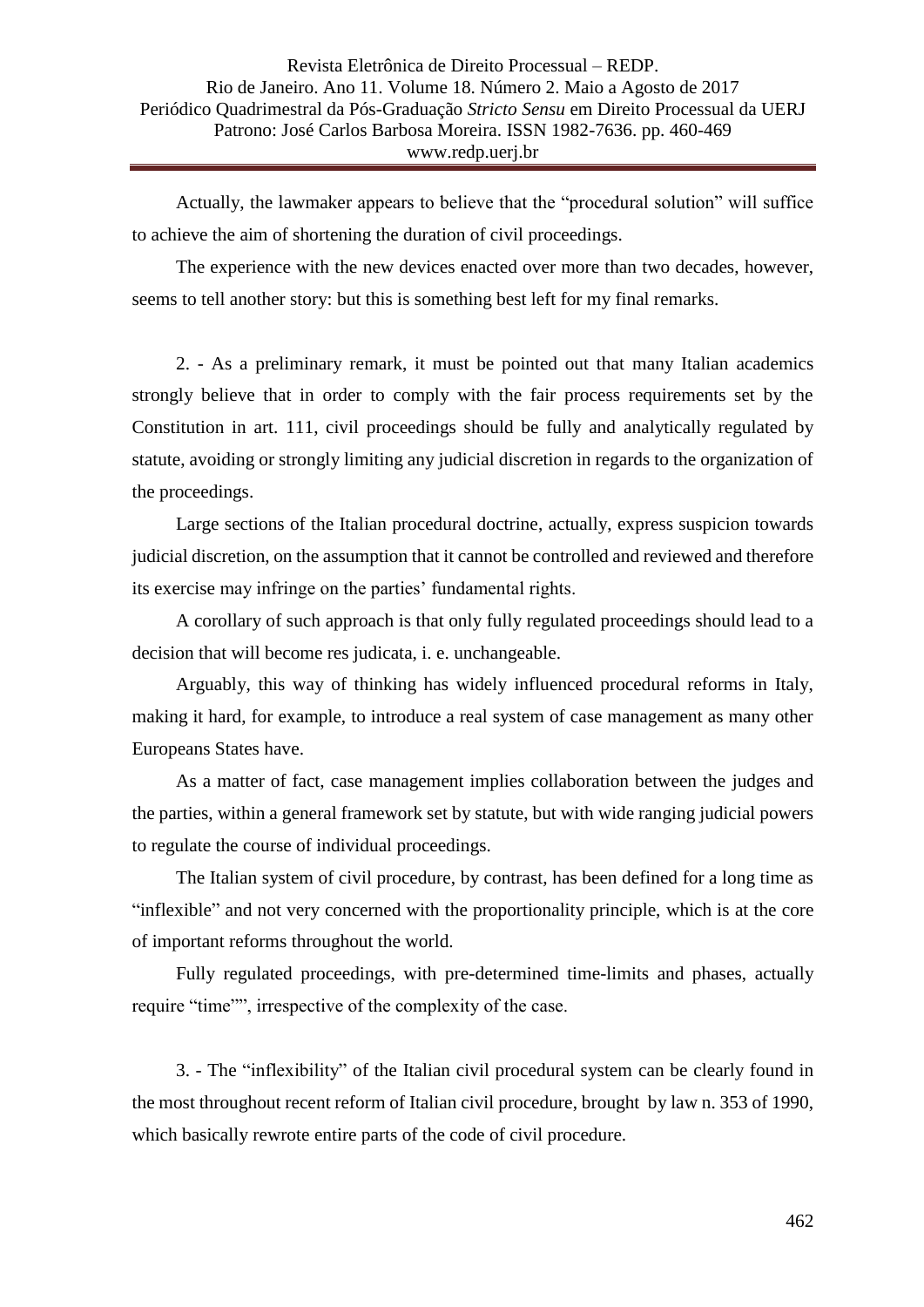Revista Eletrônica de Direito Processual – REDP. Rio de Janeiro. Ano 11. Volume 18. Número 2. Maio a Agosto de 2017 Periódico Quadrimestral da Pós-Graduação *Stricto Sensu* em Direito Processual da UERJ Patrono: José Carlos Barbosa Moreira. ISSN 1982-7636. pp. 460-469 www.redp.uerj.br

As concerns us here, that reform changed the structure of ordinary civil proceedings by introducing a system of rigid subsequent time limits for all of the activities of the parties. When a given time limit expires, the parties may no longer perform the specific procedural activity related to that time limit (e. g.: the filing of a document): a system of procedural preclusions has thus been enacted.

The original belief of the lawmaker was probably that this strict organization of the development of the procedure would shorten the length of civil proceedings. As a matter of fact, before this reform, it was possible for the parties (*rectius*, their lawyers) to bring new elements in the case (in particular, new evidence and new defences) over the whole course of first instance proceedings (thus forcing the other party to ask for a postponement of the case in order to examine the new element and raise her defences against it).

Reality has shown that this aim has not been achieved. The parties' activities are nicely structured and punctuated, but the time elapsing from one procedural stage to the next is often unacceptably long (and for reasons not related to the procedural rules themselves).

The system of preclusions is thus only instrumental to an organized development of the procedure but has proved to be unable, in itself, to reduce the duration of civil proceedings.

Moreover, the system of procedural preclusions (in a context where no pre-trial phase exists) not always enables the judge to make the substance of the case prevail over form: preclusions, actually, tend to make the search for "truth" rather elusive.

4. - Interim and provisional remedies are traditionally considered shortcuts to judgment, in the sense that they provide a quick decision, outside of ordinary civil proceedings or within them, but with the aim to preserve or anticipate the protection that those proceedings should provide with the final judgment.

Provisional remedies in Italy have also been reformed in 1990, by law n. 353, with a very successful set of new procedural rules (*procedimento cautelare uniforme*).

The reform confirmed the instrumental nature of provisional remedies, in the sense that they are not an independent form of judicial protection of rights: on the contrary, they try to make proceedings on the merits effective and efficient by protecting the right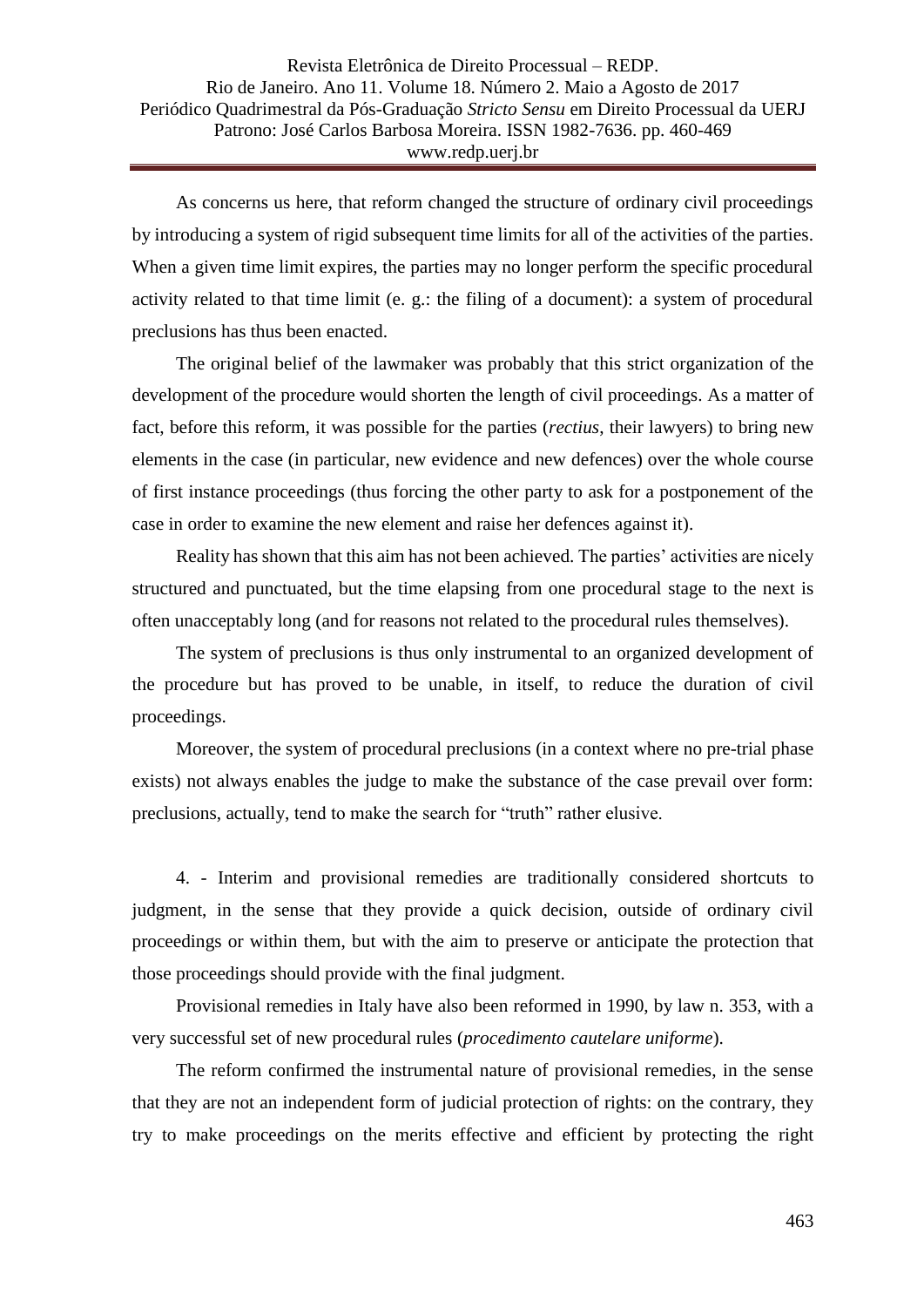adjudicated upon during the course of the proceedings and before the final judgment has been rendered.

Such instrumental nature, even after the reform of 1990, was considered a necessary feature of provisional remedies: as a matter of fact, the original rules of law n. 353 made it always compulsory for a party which was granted *ante causam* provisional remedy to bring proceedings on the merits within a peremptory time limits of 30 days. When that limit was not respected, the provisional remedies would become ineffective.

A provisional remedy, moreover, would become ineffective if proceedings on the merits were started but subsequently were struck out for failure to perform procedural activities (*estinzione*). In other words, after the reform of 1990 (as it was before), provisional remedies could not stand alone and always had to be connected to pending (or soon-to-be pending) proceedings on the merits.

It could thus happen that the party that had been granted the provisional remedy had lost interest in the decision on the merits but still had to pursue the proceedings in order to avoid the provisional remedy from becoming ineffective. When one thinks about proceedings in default of the defendant, this situation appears to be rather surreal.

Thus, one could say that strict instrumentality was a factor in the global overcharging the backlog of the courts.

In 2005\2006, the lawmaker brought an important innovation in this area of the law.

The distinction between conservative and anticipatory remedies, previously only elaborated in academic writings, was implemented into the procedural system.

Today, there are two procedural tracks in relation to provisional measures: strict instrumentality still is enforced vis à vis conservative measures, which preserve a situation but offer no actual satisfaction of the applicant's claim (like sequestration of the debtor's assets). On the other hand, anticipatory measures, which provide for unstable but immediate relief (the claimant gets what the claimant wants, but on a provisional basis), are treated differently. Today, when an anticipatory measure (e.g., a *provvedimento d'urgenza*: an urgent measure under art. 700 c.p.c.) is granted *ante causam*, the winning party is no longer compelled to bring proceedings on the merits.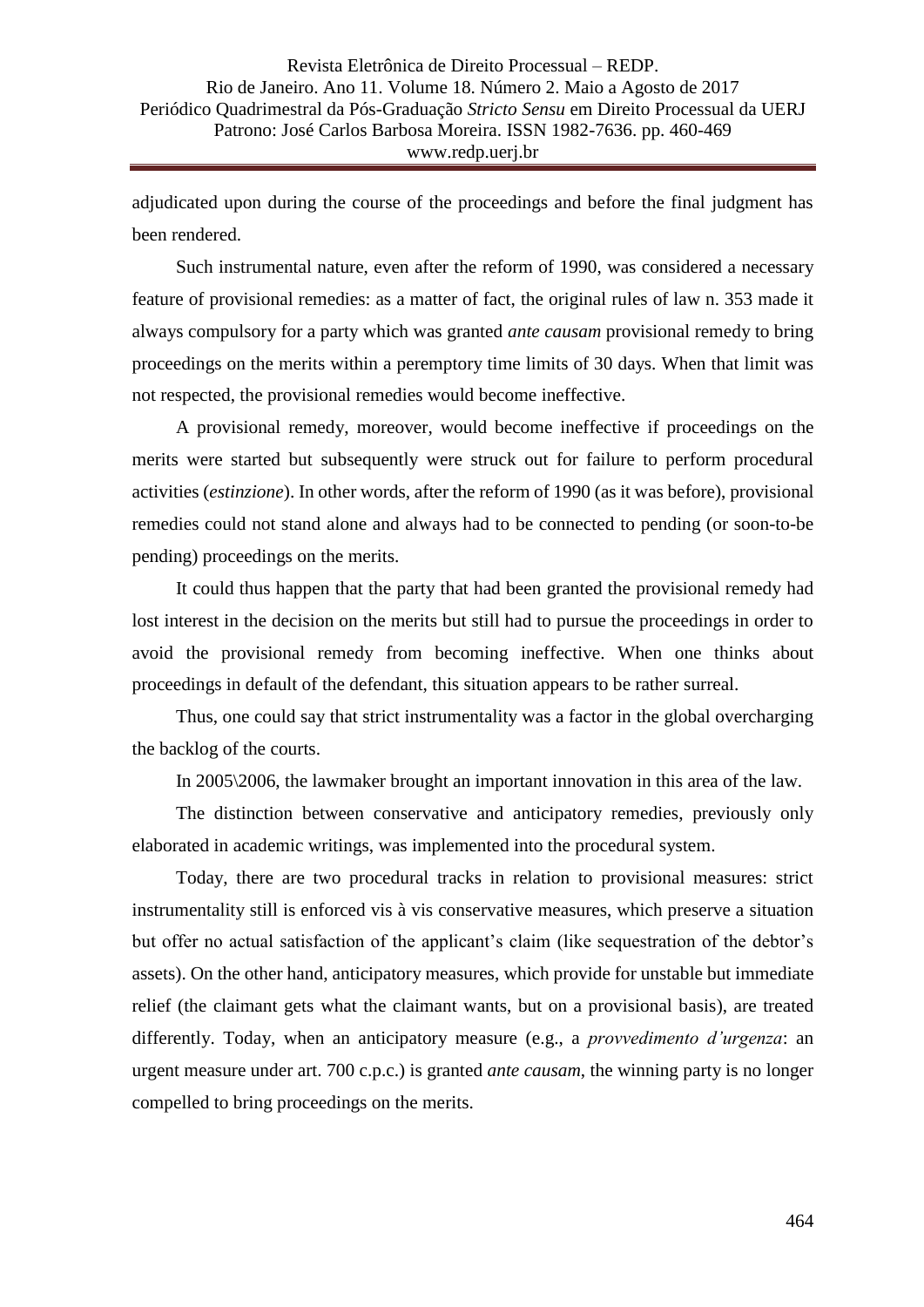In other words, the interim measure may stand alone, though as a provisional and never final decision, which may be overturned should proceedings on the merits be started at any time.

The same happens when an anticipatory measure is issued, proceedings on the merits are started and subsequently are struck out. In this case too, the anticipatory measure still stands.

The idea behind this reform is that, when an applicant has obtained a measure which provisionally grants the type of relief he applied for, that applicant has no real interest in bringing or further cultivating proceedings on the merits. *Res judicata* is only relevant for academics, not for the common people who apply for fast, efficient and effective relief.

The same may be said about the other party, who may not be willing to further litigate the issue after having lost the "preliminary battle" (possibly with high legal costs…).

Therefore, no party will spend time and money in proceedings that nobody is really interested in and the State will be happy because scarce judicial resources will have been spared.

It is very hard to verify whether this reform has contributed in reducing the number of cases going to court (therefore making it possible for judges to dedicate more time to dispatching pending cases). As a matter of fact, counting the number of cases which could have gone to court but didn't, because both parties' were somehow satisfied by the anticipatory decision, is not an easy task.

One possible side effect (and an unwanted one…) of this reform, however, is that judges, aware of the stronger impact of anticipatory measures, may now be less willing to grant them and more demanding as concerns the requirements for their approval (*fumus boni iuris* and periculum in *mora*).

5. - In 2009, another major procedural reform was enacted (law n. 69) in the constant attempt to try and reduce the duration of civil proceedings.

Arts. 702-bis ff. were thus brought into the code of civil procedure, introducing the new summary ascertainment proceedings (*procedimento sommario di cognizione*).

The basic idea is that, in regard to simpler cases, which fall to be decided by a single judge of the *Tribunale* (Main court of first instance), it is possible to conduct the proceedings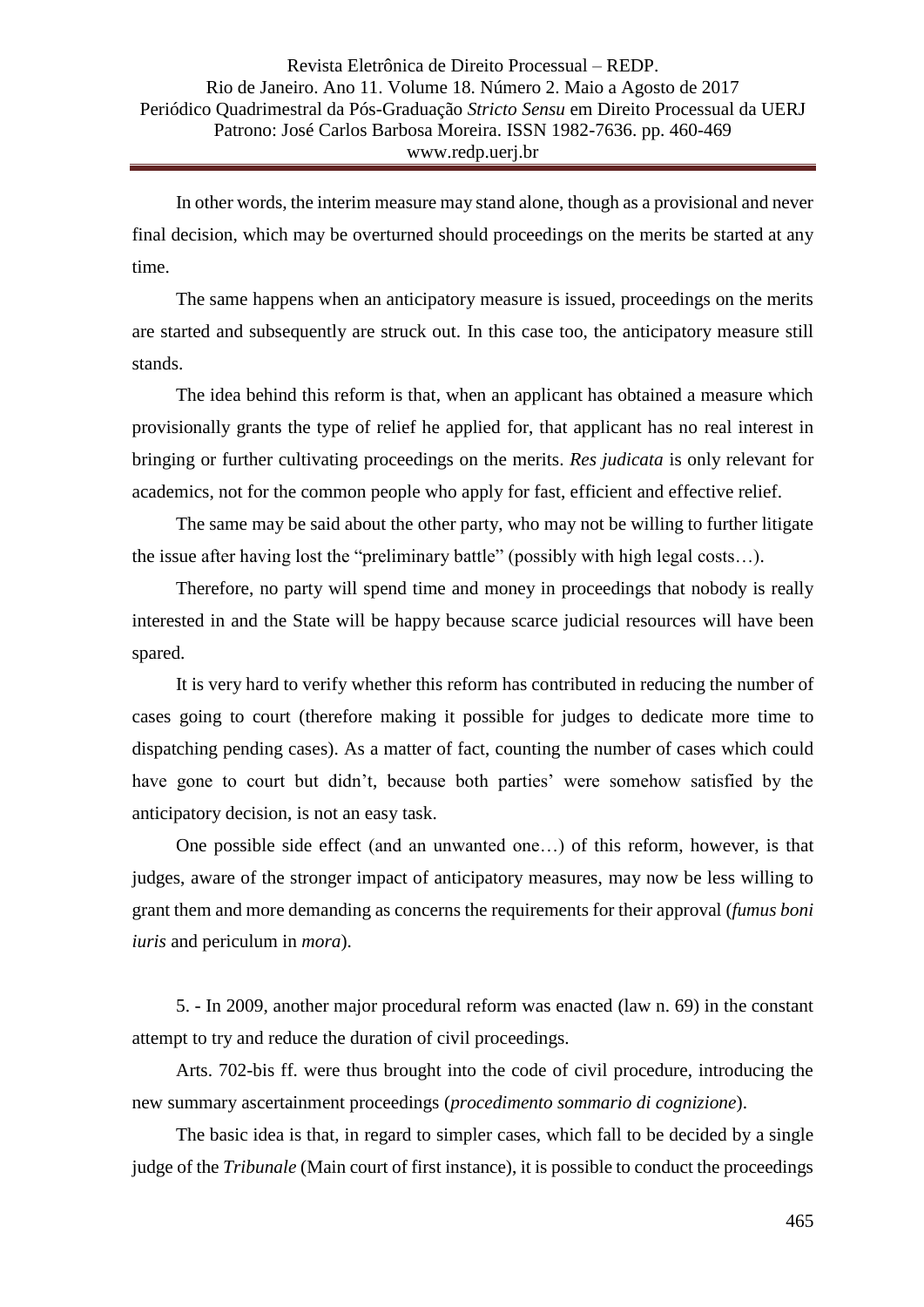in a less formal way, in particular as concerns the way the evidence is gathered and the parties' activities are organized.

The law does not specify when a case may be considered "simple" in this context: academics and practitioners tend to agree, however, that a case may be dispatched in a summary (i. e. de-formalized way) when the facts on which the decision has to be given are not in dispute or if the necessary evidence may be gathered in a quick way (e. g.: only a couple of witnesses has to be heard).

These proceedings may be summary, but the final decision is not: on the contrary, first instance proceedings are decided with a final order (*ordinanza*) which, however, has the function of a judgment and, like a proper judgment, has to be appealed against within a peremptory dead-line or it become *res judicata* under art. 2909 c.c.

The main characteristic of these new proceedings is that they may be started as summary proceedings by the claimant. but it is up to the judge, at the first hearing, to decide whether the case is suited for a summary decision or, rather, it is deemed to be too complex: if that is the case, the proceedings leave the summary tracks and are turned into ordinary proceedings (were full formalities will be enforced).

Some academics have strongly criticized these new "alternative" proceedings, mostly because they are considered not to comply with the Constitutional requirements of fair trial since their course is not strictly regulated by statute and the judge's discretion plays a stronger role than in ordinary proceedings.

My opinion is that these proceedings provide for a challenge to both the parties and the judge, to be able to cooperate with each other in agreeing on a less formal and therefore quicker course of the proceedings when the case does not require a lot of evidence to be gathered. *Procedimento sommario* may actually be considered a form of embryonic Italian case management, even though we are still way behind other countries in this concern.

Summary proceedings, however, have so far proved to be a failure, in the sense that they are very little used in practice. The reasons for this failure are several: lawyers are always suspicious about new procedural devices and tend to avoid using them unless they are obliged to; judges, on the other hand, appear to be too ready to turn summary proceedings into the ordinary tracks, either because the case is more complex than the claimant suggested, or because it is a solution which enables the judge to postpone the decision of the case. After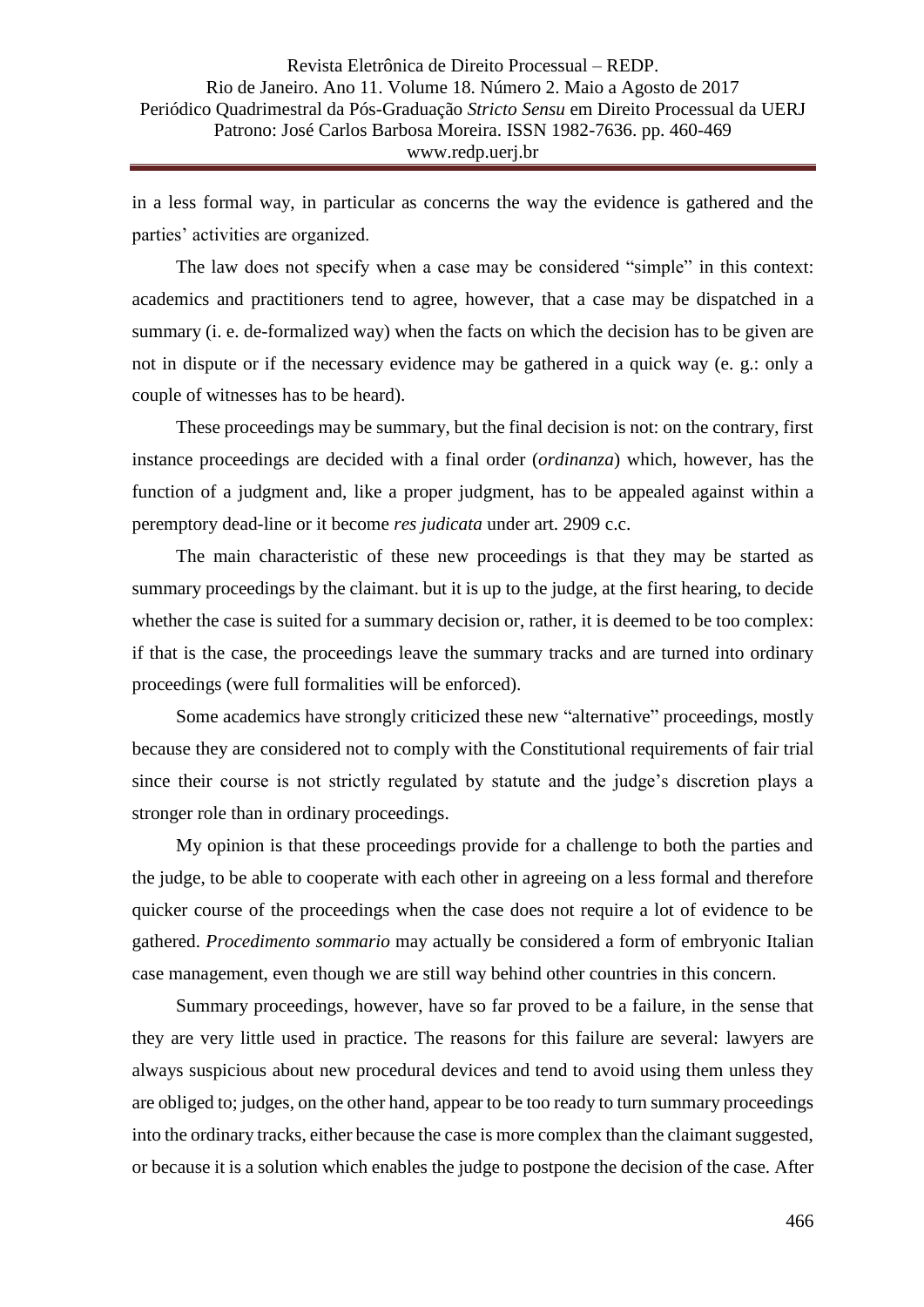all, to be able to say that a case is a "simple one", a judge has to appear at the first hearing with a fair understanding of the case itself. And most civil judges, in our congested courtrooms, simply do not have time to do that.

6. - The Italian lawmaker, however, seems to have a lot of trust in the capacity of deformalized proceedings to speed up the duration of civil cases.

As a matter of fact, in 2014, in one more redrafting of procedural rules to try to shorten the length of civil proceedings ( 5 ), a new art. 183-*bis* was introduced in the code of civil procedure.

This new provision sets for a "mirror like" mechanism vis à vis the one I have described in the previous paragraph in relation to summary proceedings.

Here, when ordinary proceedings are started, at the first hearing, the judge is empowered to decide that the case is simple and that it may be conducted in a deformalized summary way, in order to reach a decision faster. When that decision is taken, the case leaves the tracks of ordinary proceedings and follows the rules set by art. 702-*ter* c.p.c. for summary proceedings.

This new procedural "switch" appears however to be (still) scarcely used in practice, mostly because the procedural mechanisms set forth in art. 183-*bis* c.p.c. are rather unclear and because, for the same reasons mentioned above as concerns summary proceedings, the judge is not necessarily ready, at the first hearing, to take decisions concerning the complexity of the case.

It has to be noted, however, that, in 2015  $(6)$ , the lawmaker has attempted to implement the use of both summary proceedings and of the procedural switch of art. 183-*bis* c.p.c. by making an application to those procedural mechanisms one of the requirements to apply for an equitable compensation for the unreasonable duration of civil proceedings  $(7)$ . In other

**.** 

<sup>5</sup> ) *Decreto-legge* 12 September 2014, n. 132, converted into law 10 November 2014, n. 162.

<sup>6</sup> ) Law 28 December 2015**,** n. 208, the so-called *Legge di stabilità* 2016.

<sup>7</sup> ) Under the new Art. 1-*bis* of the so-called *Legge Pinto* of 2001, a party has the right to apply for *rimedi preventivi* (preventive remedies) in order to avoid a violation of the "reasonable delay" principle set in art. 6 of the E. C.H.R. Parties which have applied for such *rimedi preventivi* but still have suffered a damage deriving from the unreasonable duration of the proceedings are entitled to an equitable compensation. The *rimedi preventivi* to which art. 1-*bis* refers are listed in art. 1-*ter* of *Legge Pinto*, and, as remarked in the text, among them we find "bringing the claim as a summary proceeding under art. 702-*bis* c.p.c." and "applying for a procedural switch from ordinary to summary proceedings under art. 183-*bis* c.p.c." Art. 2, para. 1 of *Legge*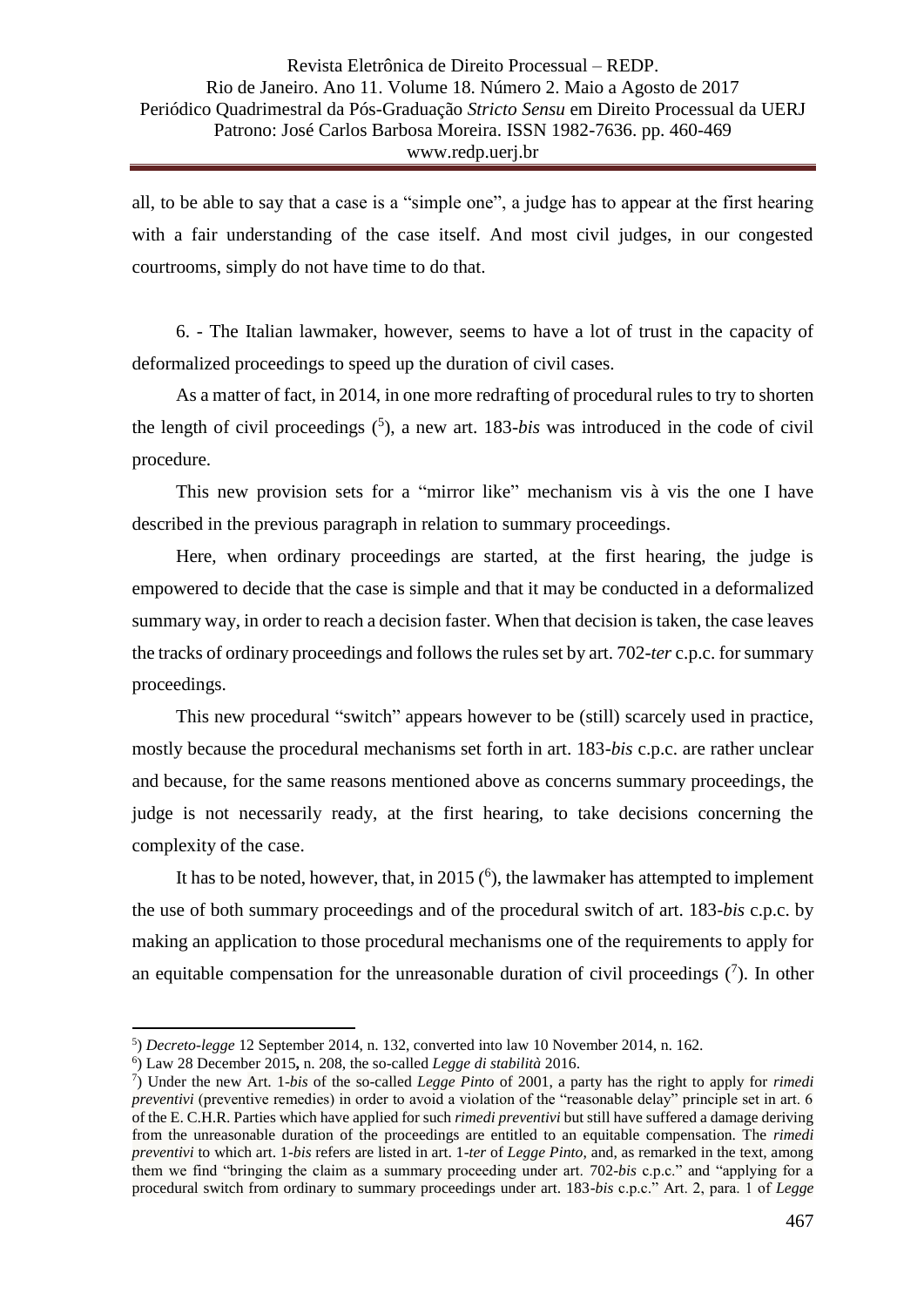words, the party that does not prove to have tried to use all of the devices which could fasten the course of the proceedings, may not later complain for the excessive length of her trial.

7. - The lawmaker, in recent times, has also tried to reduce the length of appeal proceedings, notoriously long in Italy, especially at the Court of appeal level (in many Courts, cases are dispatched in 4 or 5 years….).

Traditionally, an almost absolute right of appeal has existed in Italy, as concerns both second instance appeals and appeals before the *Corte di Cassazione*, our Supreme Court. Over time, this has led to a serious congestion of appeal courts of all kinds.

Thus, in 2012 (<sup>8</sup>), a new art. 348-*bis* c.p.c. was brought in the code of civil procedure, introducing the so-called "filter to the appeals" (*filtro in appello*): in other words, today, at the first hearing before a second instance judge, the latter may dispose of the case in a summary way, simply stating that the appeal has no reasonable chance to succeed.

When that happens, however, all is not lost for the appellant, who is enabled to appeal against the first instance court directly to the Supreme Court. This may appear to an outsider rather odd: that when the doors of the court of appeal close down, those of the Cassation open up. One must consider, however, that under art. 111, para. 7, of the Italian Constitution, an absolute right exists to appeal a decision before the Supreme Court when such decision infringes upon a subjective right and has a "final" nature.

Unsurprisingly, also this new procedural device, which recalls some feature of English civil procedure, has failed to reduce the backlog of Court of appeals.

As a matter of fact, appeal judges have proved to be reluctant to apply this "filter", either to resist the temptation to simply dispose of unwanted new cases (which is good) or because, in order to decide that an appeal has no likely chance of success, one has to study that appeal and be ready to rule upon in at the very first hearing of the case (and not five years later…).

**.** 

*Pinto* now peremptorily states that a claim for equitable compensation brought by a party which has not applied for *rimedi preventivi* under art. 1-*ter* is inadmissible.

<sup>8</sup> ) *Decreto legge* 22 June, n. 83, converted into Law n. 134 of 7 [August](http://www.altalex.com/documents/leggi/2012/08/13/decreto-sviluppo-il-testo-della-legge-di-conversione-pubblicato-in-gazzetta) 2012.